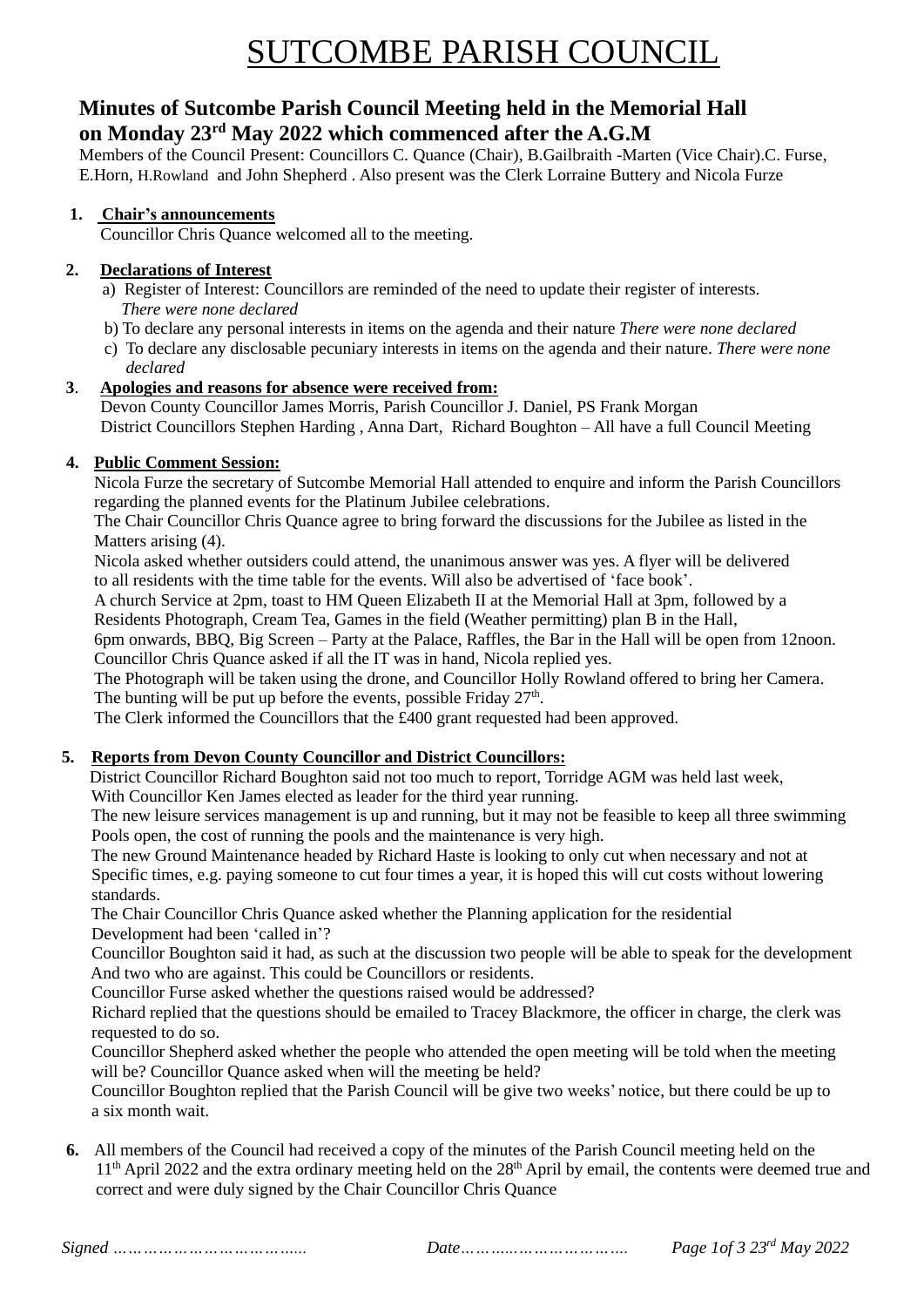## **7. Matters Arising**

- 1) Sutcombe Playing field- a new padlock had been placed on the school gate.
- 2) Sale of School Buildings- Pam from Coodes Solicitors had contacted Councillor Furse to ask whether the The Parish Council still wanted them to act on their behalf as there had been a significant delay since instructions had been received. Councillor Furse informed Pam that yes the sale was still ongoing, it has been requested that Councillor Quance and Councillor B.Gailbraith -Marten present an updated proof of ID to the office in Holsworthy. A notice had been received from Michelle Ellis regarding changing the name of the Charity, the notices are displayed in the notice board, on the school gate and on the web-site.
- 3) Sutcombe Newsletter- it was agreed to put the newsletter on hold for the time being, but a flyer would be sent out to all residents regarding future events.
- 4) HM Queen Elizabeth II Platinum Jubilee-discussed during the public comment section
- 5) Roads, the Parish Council had received very short notice of the Road closure to enable the bridge to be repaired.
- 6) 106 Monies, District Councillor Richard Boughton informed the Councillors that Tracey Blackmore had failed to contact Ward Officers regarding the availability of the 106 proceeds, he will keep the Councillors informed of the progress of the claim.

## **8. Planning Applications:**

- **1)** 1/0189/2022/FULM Proposal: Livestock Housing (Barn A) Location: Land at Grid Reference 234147 111797, Sutcombe, Devon
- **2)** 1/0190/2022/FULM. Proposal: New Parlour Location: Land at Westcott, Sutcombe, Devon.
- **3)** 1/0191/2022/FULM. Proposal: Livestock Housing (Barn B)
- **4)** Location: Land at Westcott Farm, Sutcombe, Devon *The above applications had been discussed vi emails and no objections had been raised and the unanimous decision was to support all three*
- **5)** 1/0273/2022/FULM Proposal: Residential development of 12 dwellings and associated works Location: Land adjacent to Sutcombe Memorial Hall. *The above application had been discussed at the Extra Ordinary meeting held on the 28th April 2022, The Unanimous decision of the Councillors was to object to the development, details of objections and Comments are in the minutes published on the website.*

## **Planning Decisions:**

1) 1/0204/2022/FUL Proposal: Extension to Existing Silage Clamp Location: Middledown, Sutcombe, HOLSWORTHY, Devon  *The Above application was approved.* 

## **Planning Appeals**

 *There were none*

## **9. Finance.**

a)financial report to date, a spreadsheet of the cash book had been circulated to all Councillors prior to the meeting, no issues were raised.

The Bank balance of £21,958.09 was substantiated by the current bank statement.

The balance consists of : ring fenced funds, £650, elections, £4,152 project fund, £8,000 loan £3,150 owed to DCC.

b) The following cheques were approved and two councillors signed:

i) Clerks Quarterly Salary£327.66 ii) Annual Insurance £321.87

Although not on the Agenda the Councillors approved and signed a cheque for the Puchase of two Sets of Defibrillator pads £104.88.

- c) The receipt of the first half of the precept £3125 was acknowledged.
- d) The Chair Councillor Chris Quance signed the Annual Audit Exemption certificate. (AGAR)

 The Clerk had sent an email to the Chair regarding her Salary and the request that it be put on the Agenda For the next meeting, Councillor Quance brought the matter up and said it should be discussed at this meeting. The Clerk explained that according to Pay Scales she had been underpaid for some years, and acknowledged That it was mostly her own fault. The Councillors unanimously agreed that the she be paid at the correct level, Which is £11.05 and hour. It was also agreed that the hours worked would be increased from 2.5 to 3. Moving forward the discussion regarding salary should be discussed when the budget is set.